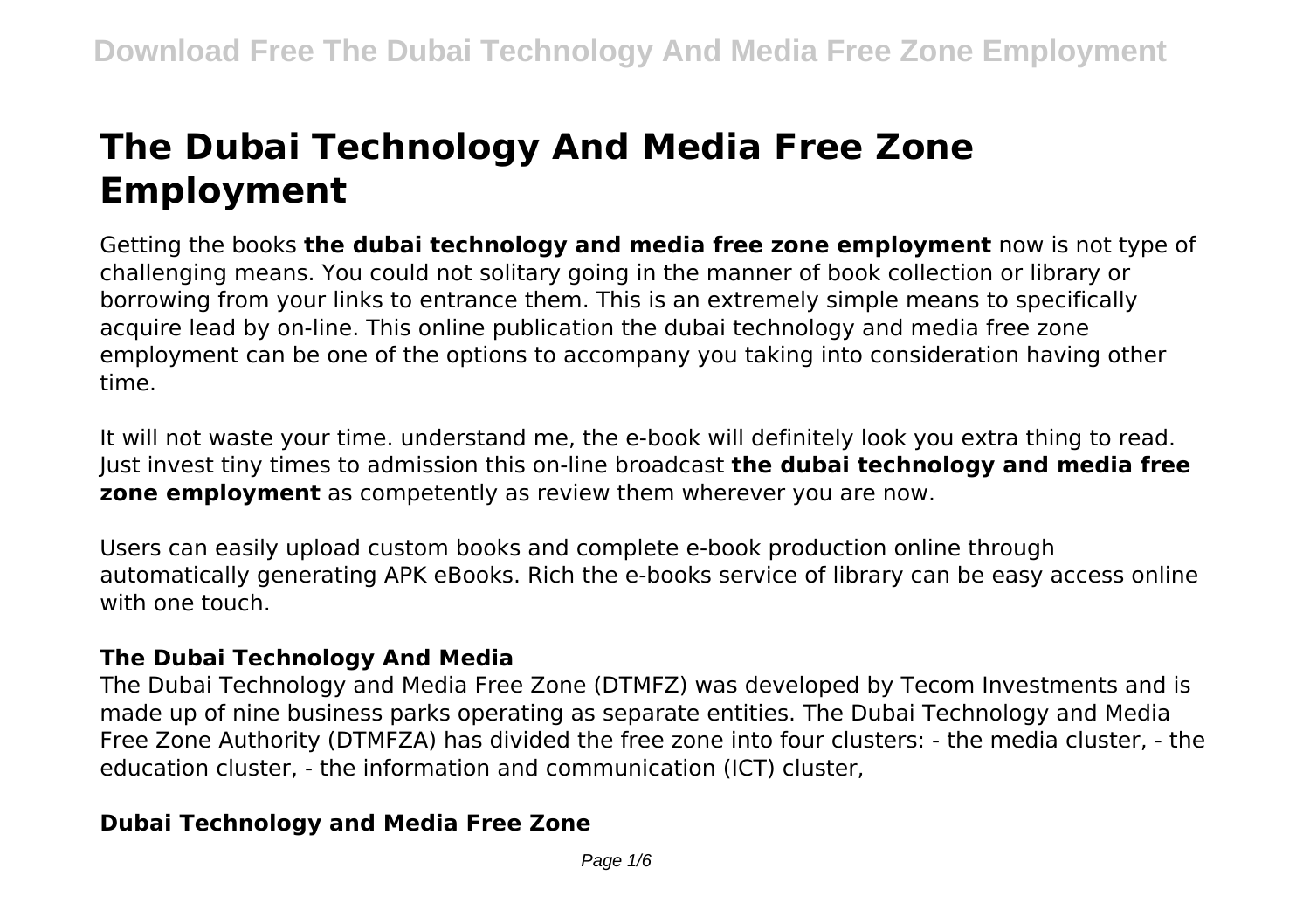The Dubai Technology and Media Free Zone Authority (DTMFZA) is the sole independent regulator of Dubai Technology and Media Free Zone. Dubai Technology and Media Free Zone was established in 2000 to promote Dubai as a globally competitive hub for knowledge-based industries and thereby drive Dubai's sustainable growth by developing and operating free zone business parks dedicated to these industries.

## **Dubai Technology and Media Free Zone | (DTMFZA ...**

www .dcca .gov .ae. As per Law No.15 of 2014, the Dubai Technology and Media Free Zone Authority (DTMFZA), was renamed as Dubai Creative Clusters Authority (DCCA) with a new mandate to lead the development of creative industries in Dubai to support the Dubai Strategy for Innovation. The Authority was launched in 2000 to establish Dubai as a worldwide hub for knowledge-based industries.

## **Dubai Creative Clusters Authority - Wikipedia**

Dubai Technology and Media Free Zone is also tasked with ensuring that the companies in the free zone in Dubai can operate efficiently. The DTMFZ Authority have divided the free zone into four clusters: The media cluster, The education cluster, The information and communication (ICT) cluster, The sciences cluster.

# **Dubai Technology and Media Free Zone | Quantum Auditing**

As per the law mentioned above, the Dubai Technology and Media Free Zone Authority (DTMFZA) has announced its new name — Dubai Creative Clusters Authority — and new mandate, — to lead the...

# **Dubai Technology and Media Free Zone Authority embraces ...**

STA is a leading technology & media law firm in Dubai. Our team has a full spectrum of knowledge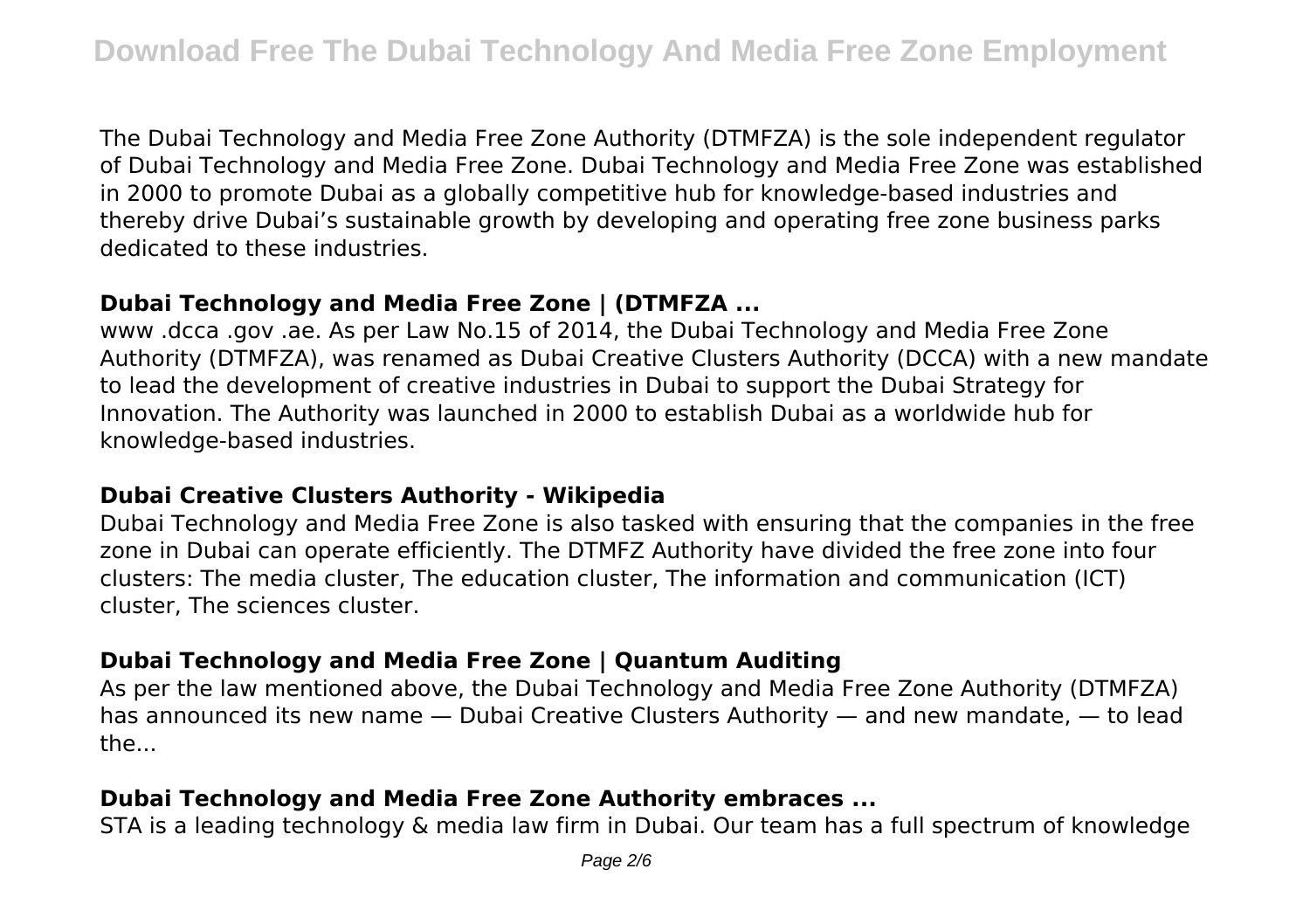in broadcasting, media, IT, outsourcing, & advertising.

# **Technology & Media Law Firm Dubai, UAE | Technology ...**

Dubai Technology and Media Free Zone was established in 2000 to promote Dubai as a globally competitive hub for knowledge-based industries and thereby drive Dubai's sustainable growth by developing and operating free zone business parks dedicated to these industries.

## **Dubai Technology and Media Company Set Up | Emirates ...**

Dubai Technology and Media Free Zone. Intl Media Production Zone. Hamriyah Free Zone. Dubai Internet City. Ajman Free Zone . Fujairah Free Zone. Fujairah Creative City. Dubai Technology and Media Free Zone. Set up your company. For free consultation call or submit your enquiry. Enquiry. Name.

#### **UAE Free Zones**

2.1.22 "zone" means the Dubai Technology, Electronic Commerce and Media Free Zone established in the Emirate of Dubai pursuant to Law No.1. 2.2 Any reference in these Regulations to a "person" includes a reference to a body corporate, any association or partnership and to that person's legal personal representatives, successors and lawful assigns.

## **Dubai Technology and Media Free Zone Licensing Regulations ...**

TECOM Group is a strategic business enabler of 11 communities in Dubai that offer home to over 5,100 companies with a total workforce of 76,000. View All Videos 10 Business Communities

## **Business communities in Dubai |TECOM Group**

Dubai Technology and Media Free Zone D ubai Technology and Media Free Zone opened its doors in the year 2000 for the world, to make Dubai an international hub for knowledge oriented companies,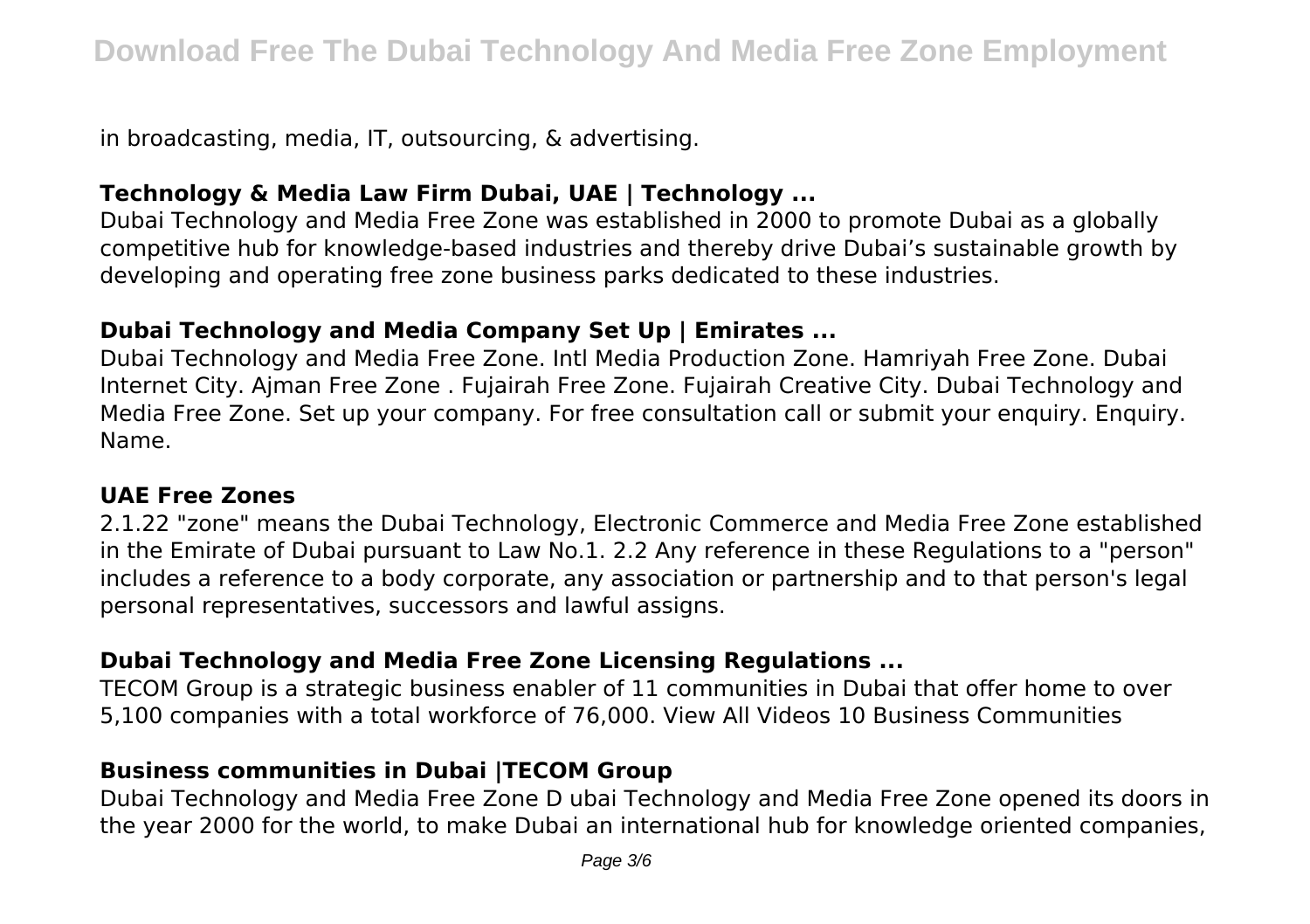unlike other development zones here the idea is to develop this free zone for specific types of businesses and build a sustainable source of revenue.

## **Dubai Technology and Media Free Zone - ChoiceUAE.com**

Commercial licenses and freelance permits issued by Dubai Technology and Media Free Zone Authority are subject to leasing a facility within the Dubai Technology and Media Free Zone and the license is valid only for operating a business inside the Free Zone territory.

#### **Dubai Technology and Media Free Zone Authority – United ...**

Dubai Media City Strategically located in Dubai at the crossroads of the Middle East, Africa and South Asia, Dubai Media City (DMC) has rapidly emerged as a global media hub. DMC provides an advanced infrastructure and supportive environment for media-related businesses to operate globally out of Dubai.

#### **Dubai Media City - UAE Free Zones**

Government of Dubai BUA (Built up Area): Dubai Technology and Media Free Zone Authority Zoning Authority The sum of areas Il, 22, 33 and 44 plus the area of all factored non- and semi enclosed areas equal the built up area of a building. Gross Floor Area (GFA) for FAR calculation: The sum of areas 1 and 2 equal the gross floor area of a building. For determining FAR the measurement of the GFA to be used shall include the floor area devoted to: A) attic space with a headroom of 2.15 meters ...

#### **dda.gov.ae**

Dubai Internet City, a member of Dubai Holding subsidiary TECOM Investments, was founded in October 1999, and it opened its doors in October 2000. Dubai Internet City (DIC) provides a knowledge economy ecosystem designed to facilitate the business development of Internet and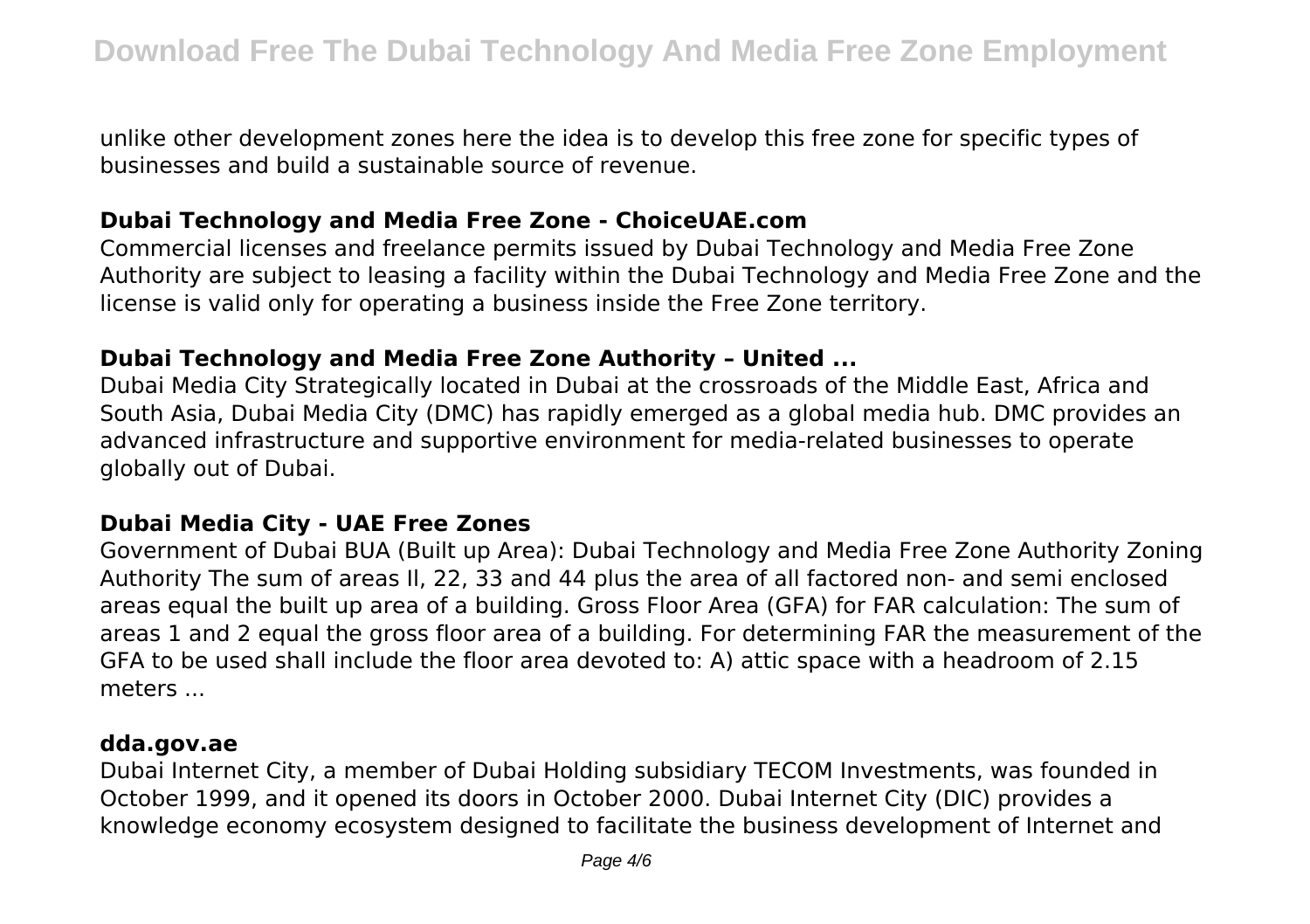Communications Technology (ICT) companies. It is the Middle East's biggest ICT infrastructure, built inside a free trade zone.

#### **Dubai Internet City - Wikipedia**

Dubai: Zoning Authority Development Control (ZADC), which works under the Dubai Technology and Media Free Zone Authority, has signed a memorandum of understanding (MoU) with Dubai Industrial Academy (DIA), a division of Dubai Industrial City, on delivery of health, safety and environment (HSE) training solutions and regulations for the construction sector.

#### **DTMFZA - Dubai Technology and Media Free Zone Authority ...**

From the use of AI in multiple sectors to smart devices to 3-D printing technology, Dubai's emphasis on innovation has made the Emirate one of the global technology and innovation hubs and a case study on how investment in the sphere of technology can propel economic growth despite a multitude of challenges.

# **DUBAI EMERGING AS A TECHNOLOGY HOTSPOT IN THE WORLD ...**

related. The list of abbreviations related to DTMFZA - Dubai Technology and Media Free Zone Authority

## **DTMFZA - Dubai Technology and Media Free Zone Authority**

Dubai, also spelled Dubayy, city and capital of the emirate of Dubai, one of the wealthiest of the seven emirates that constitute the federation of the United Arab Emirates, which was created in 1971 following independence from Great Britain.There are several theories about the origin of the name Dubai. One associates it with the daba—a type of locust that infests the area—while another

...